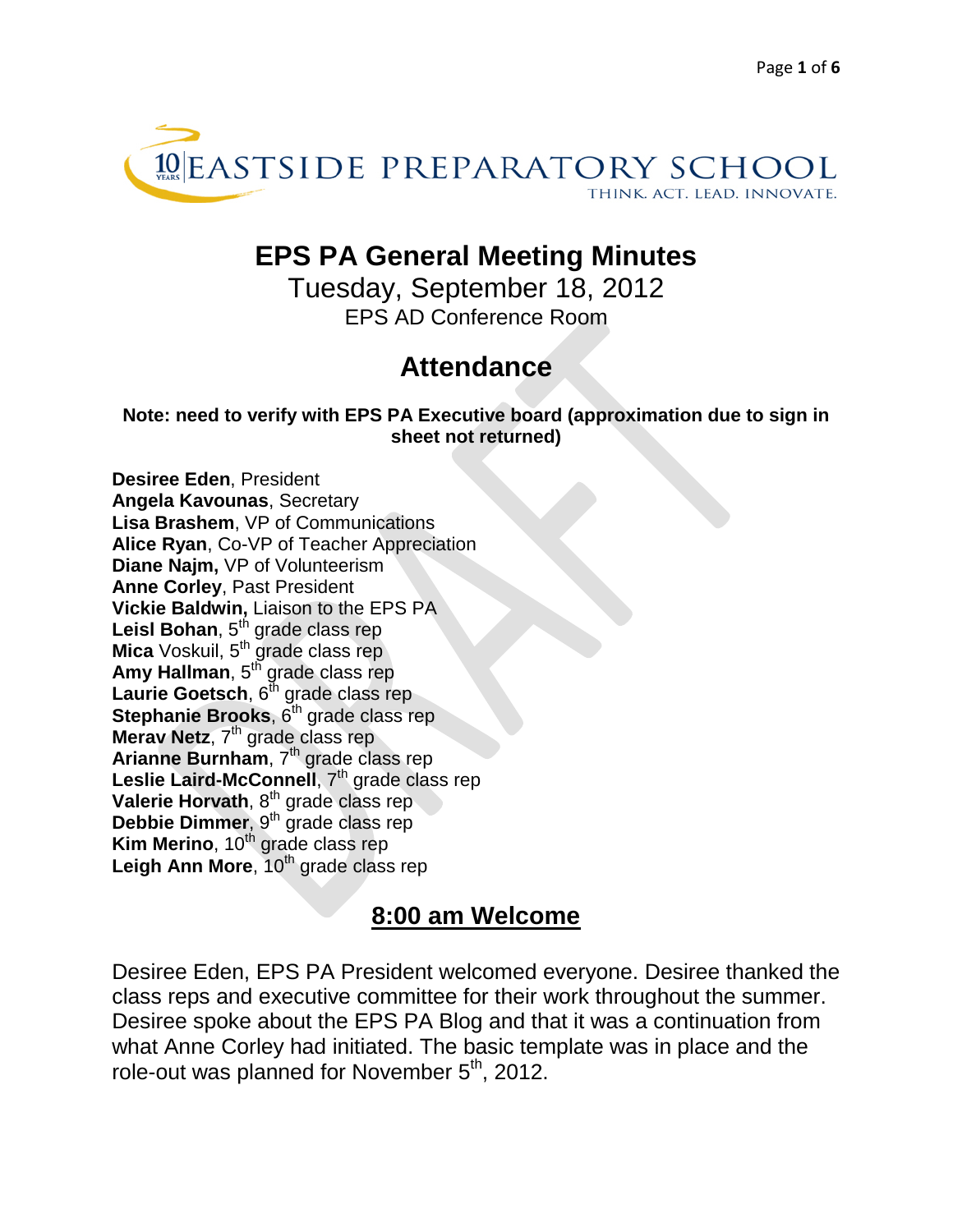Desiree Eden's spoke about the highlights from the EPS PA Seminar held on September  $7<sup>th</sup>$ ; "Effective use of parent's time in benefiting the EPS community"

Desiree welcomed and introduced Dr. Terry Macaulso, Phd, EPS Head of School. Dr Macaluso spoke as to the recent events at the EPS campus; which included the new cafeteria (multi use) building dedication and the new commons area being enjoyed by the students and staff and how it is the central gathering spot. The construction project also added lots of extra usable square footage.

Dr. Macaluso stated the EPS currently has 271 students enrolled for the 2012/2013 year; that 3 new teachers were hired.

Dr. Macaluso stated that the laptops are expected to arrive by next week. She apprised the PA that Mr. Briggs had been pursuing the matter on a daily basis. The students are anxious to receive the laptops as are the teachers. And it is has been a challenge for the teachers as they had prepared their assignments with the use of the laptops. EPS has been on top of the situation, however the problem stems from the actual shipment of the laptops had been delayed by the manufacturer. The shipment is for 5000 laptops units of which EPS's order (100+) is part of.

In response to a PA question of how does EPS handle the transition from  $8<sup>th</sup>$  grade to  $9<sup>th</sup>$  grade upper school. Dr. Macaluso replied that there were several procedures in place to help with the transition:

- $\cdot$  8<sup>th</sup> graders are invited to the upper school
- $\bullet$  8<sup>th</sup> graders are invited to ask their questions to 9<sup>th</sup> graders; without parents present
- $\bullet$  8<sup>th</sup> grades have an interview with Dr. Macaluso

8:15 am - Desiree Eden announced that the EPS PA name badge lanyards were ready. She suggested that each PA put a photo of their student on the backside of the lanyard name badge holder. As this would be a great way for the parents to get to know parent and students and that it would be a wonderful for icebreakers.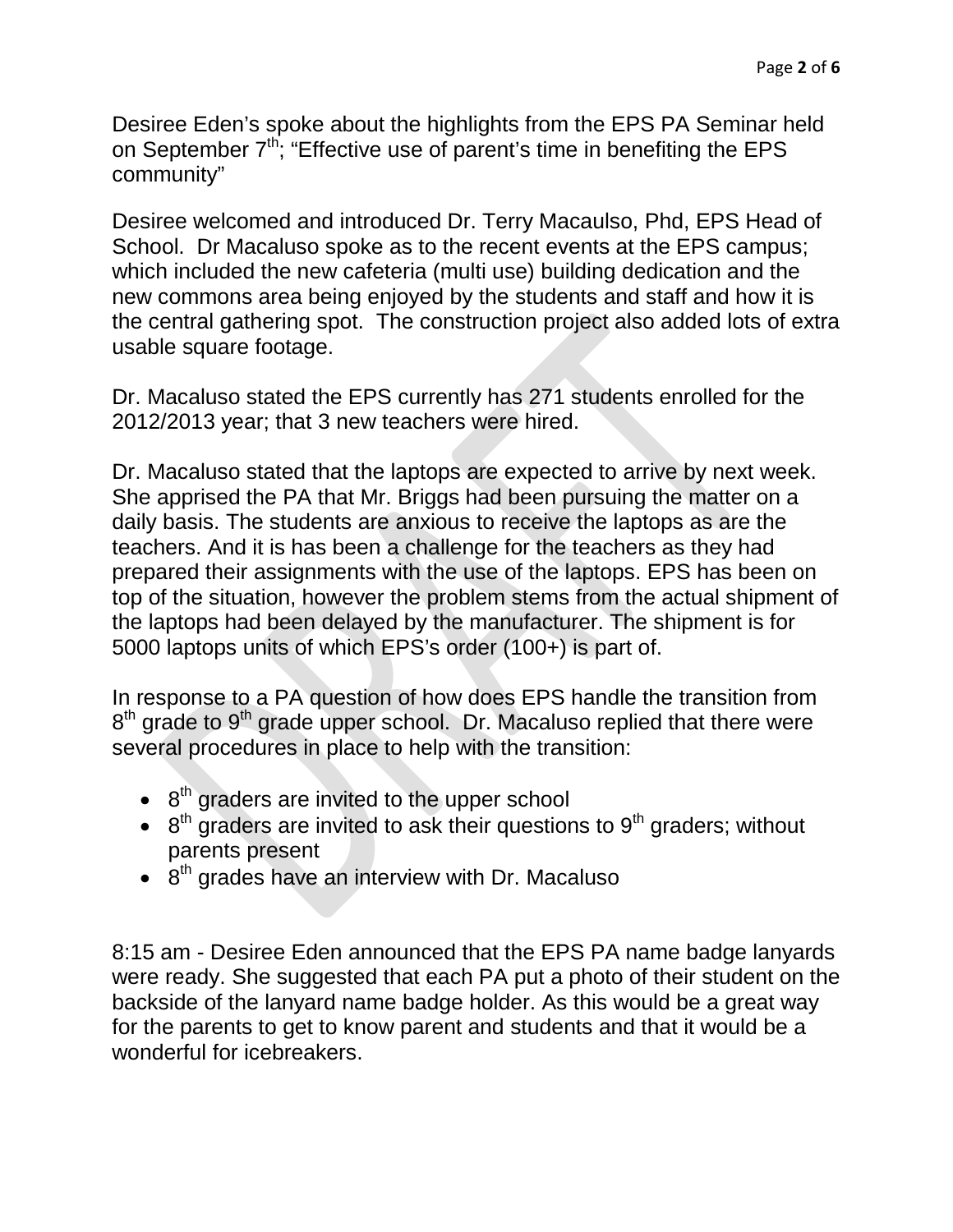Desiree announced that the development of the EPS parent's name badge was also being worked on.

8:20 am – Vickie Baldwin gave a power point presentation of the various categories and develop plans of the PA section of the EPS website.

Vickie Baldwin gave explanation of EPS Website Calendar; with a breakdown of the access and use options, color codes, grades, groups and meeting notices.

Vickie Baldwin requested that all suggestions for the EPS PA Blog be sent via e-mail to Lisa Brashem, VP of Communication.

Desiree Eden thanked Amy for the photos she took during the annual EPS ice cream social.

Desiree announced that in the future some of the PA meetings for the year will be evening meeting with potluck dinner.

- $\bullet$  1st evening meeting will be on November  $5<sup>th</sup>$
- 2<sup>nd</sup> evening meeting in April (date TBD).

In addition Desiree stated she is looking into the possibility of including childcare and a stud table during the evening meeting.

Desiree announced that at the end of the school year that the EPS PA will host a workshop for planning the upcoming year. This will be the forum for the class reps to submit/present suggestions and ideas for the upcoming year (2013/14). An example, the  $6^{th}$  grade reps had suggested that the annual October bowling event be modified to be held on a less hectic month and changing the theme to Mardi Gras/carnival. This would be considered for next year (2013/14).

Desiree asked that each class rep(s) by grade introduce them and give a brief update on their class grade:

 **5th grade** – Mica; The Clubber family hosted the class back to school event at their home. Most of the class families attend. The reps have a class contact list and arranged for an informal parent morning coffee gatherings after their student is dropped off at EPS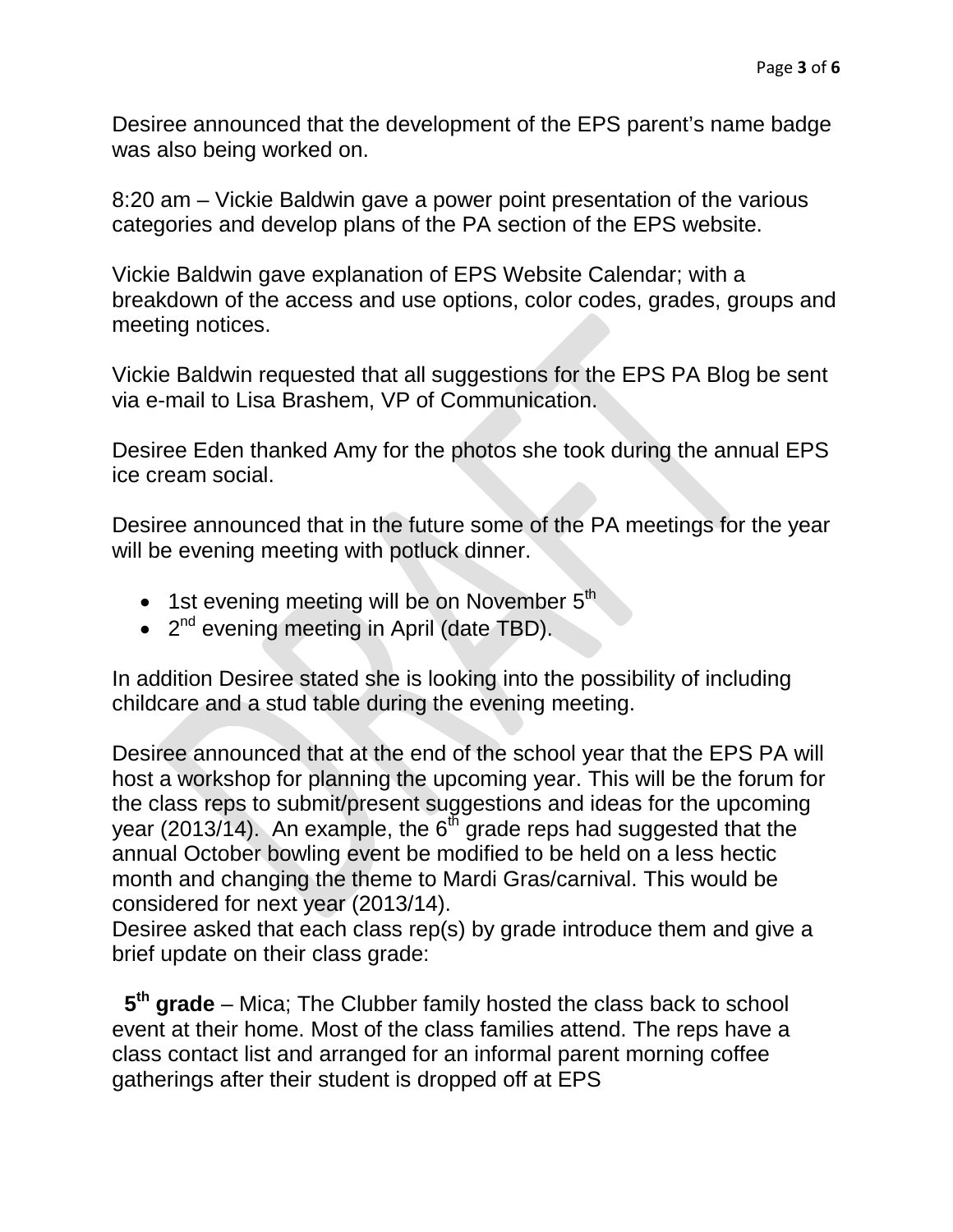**6th grade** - Laurie & Stephanie; the class back to school event was hosted at Grass Lawn Park in Redmond. It was a pot luck dinner and was well attended.

The class theme is "building community with fun", in the process of putting together an e-mail social contact list.

Currently are working on the annual bowling event on October 28<sup>th</sup> with the theme of "Bowling with Fiends". Plan to have volunteers from each level as hosts. The tentative plans are that the event will be at Tech City Bowling from 3:30 – 5:30. The cost will be \$8.00 which will include arcade tokens.

**7th grade** - Arianna; the class back to school event was hosted at Grass Lawn Park in Redmond. It was a pot luck dinner and was well attended. The reps have established a class e-mail/phone numbers contact list for social contact and planned a coffee gathering.

 **8th grade** – Valerie; a class family hosted the class back to school event at their home. The class has one new family with 2 new students. The class group is pretty much the same.

 **9th grade** - Debbie; Leisel's family hosted the class back to school event at their home. Most of the same class families

**10th grade** – Leigh Ann; announced that the class had adopted the name "Team Avenger". The class back to school event was hosted at Perego Park; had arranged for food trucks to be on site at the park for the food and desert. The food trucks were well received by families and students. Note that the event was during the week and they only had to commit to 75 people attending.

Note: Kim Prince suggested using food trucks and a central park and have two/or class picnics running simultaneously at the same park but in different areas of the same park.

Wednesday the 26<sup>th</sup> of September, coffee gathering scheduled and are in the process of planning a monthly class parent event.

Friday the 28<sup>th</sup> of September, golf outing at willow run- non EPS PA sanctioned event.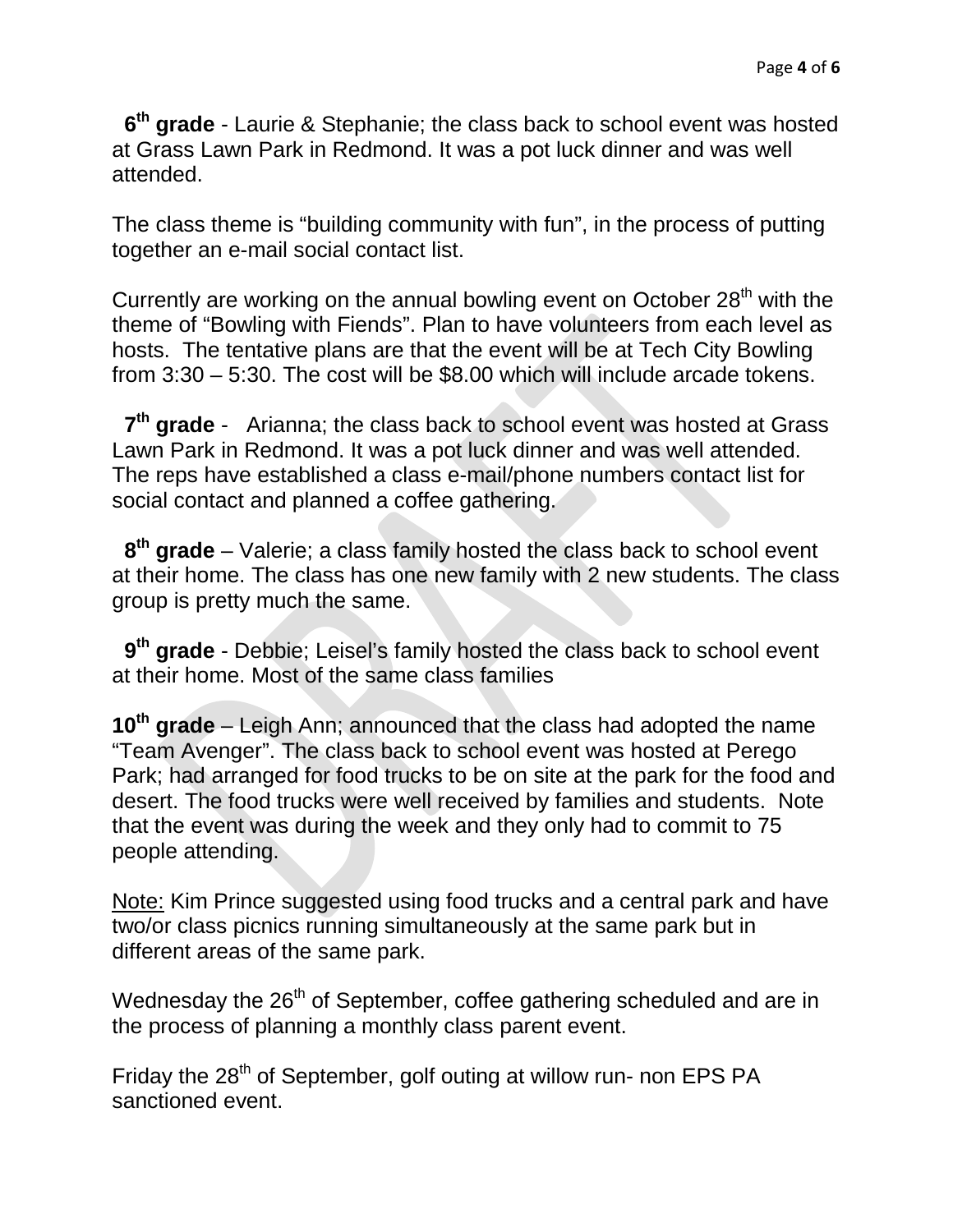**11th grade** – Diane Najm; the class back to school event was hosted at Newport Hills tennis Club. A few parents came as most of the class students drove themselves to the event (which is the norm). The families have been together for years and there are a few new families.

**12th grade** – class rep absent – no report submitted

Desiree Eden reminded the attendees that Diane Najm, VP of Volunteerism would be hosting a luncheon at her home for the class reps in October.

8:45 am - Karen Triebes, EPS PA Treasurer gave the treasurer's report. As the EPS PA does not do any fundraising for funds. The EPS PA receives funds directly from EPS.

## **Projected Expenses:**

| <b>Class Picnics</b>         |                           | \$1,600.00 |
|------------------------------|---------------------------|------------|
| <b>Ice Cream Social</b>      | \$                        | 100.00     |
| 1 <sup>st</sup> Coffee Event | \$                        | 125.00     |
| 2 <sup>nd</sup> Coffee Event | $\boldsymbol{\mathsf{S}}$ | 75.00      |
| 3 <sup>nd</sup> Coffee Event | $\boldsymbol{\mathsf{S}}$ | 75.00      |
| PA Workshop                  | \$                        | 250.00     |
| РA                           | $\mathsf S$               | 250.00     |
| PA                           |                           | \$250.00   |
| <b>Bowling Event</b>         | $\text{\$\$}$             | 600.00     |
| <b>Spring Camp</b>           | \$                        | 800.00     |
| <b>Fall Harvest Event</b>    |                           | \$3,500.00 |
| <b>Staff Luncheon</b>        | \$                        | 700.00     |
| Other                        |                           | \$700.00   |
| <b>Staff Week</b>            | $\mathfrak{F}$            | 200.00     |
|                              |                           |            |

**Total 69,225.00** - has been allocated by EPS to EPS PA

for 2012/13.

Karen Triebes stated that most of the class reps had submitted their expenses vouchers for the class picnics. The reps need to submit the expense form a.s.a.p. so that the event expenses can be closed out from the budget.